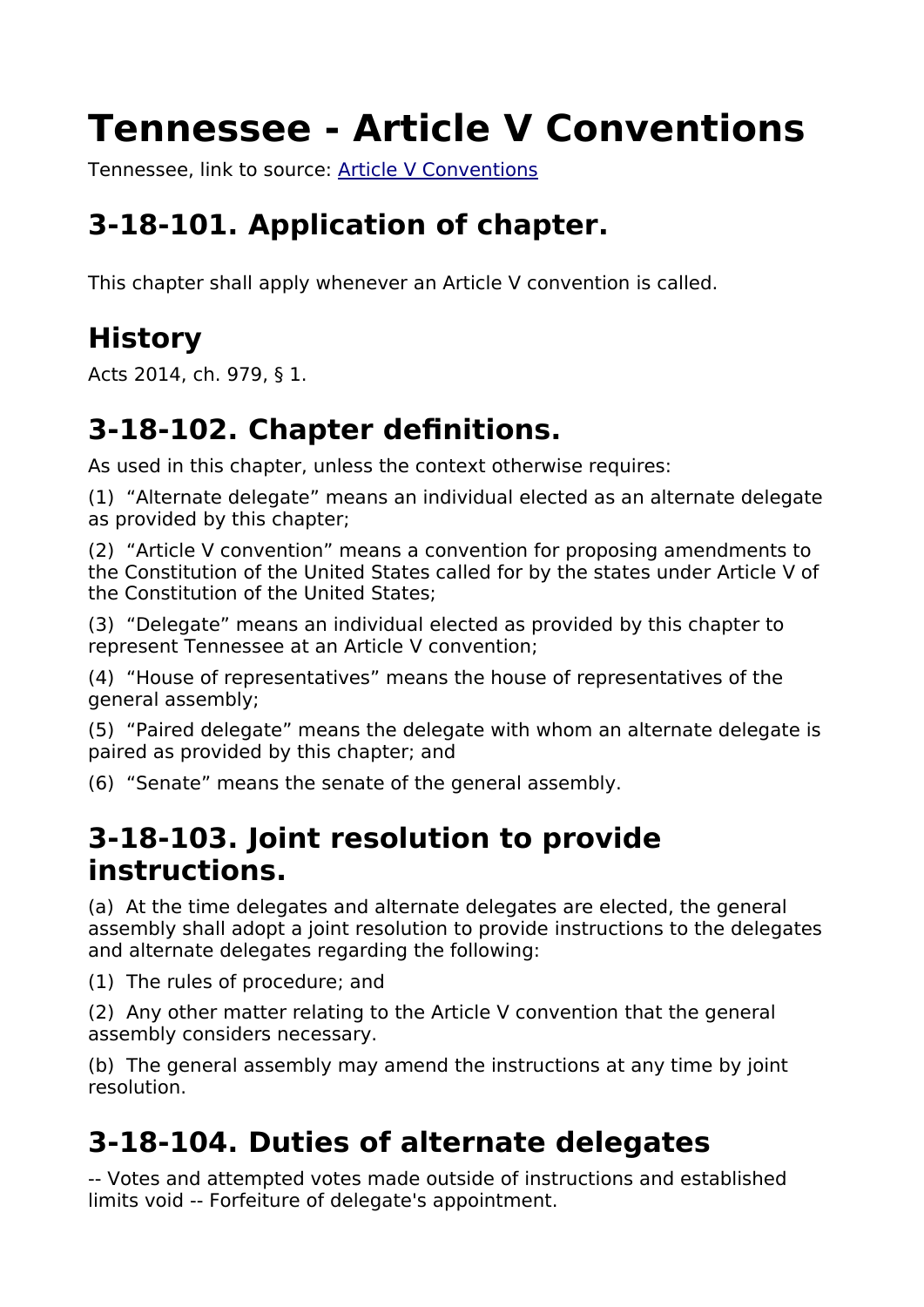(a) An alternate delegate shall:

(1) Act in the place of the alternate delegate's paired delegate when the alternate delegate's paired delegate is absent from the Article V convention; or

(2) Replace the alternate delegate's paired delegate if the alternate delegate's paired delegate vacates the office.

(b) A vote cast by a delegate or an alternate delegate at an Article V convention that is outside the scope of:

(1) The instructions established by a joint resolution adopted under § 3-18-103; or

(2) The limits placed by the general assembly in a joint resolution that calls for an Article V convention for the purpose of proposing amendments to the Constitution of the United States on the subjects and amendments that may be considered by the Article V convention; is void.

(c) A delegate or alternate delegate who votes or attempts to vote outside the scope of:

(1) The instructions established by a joint resolution adopted under § 3-18-103; or

(2) The limits placed by the general assembly in a joint resolution that calls for an Article V convention for the purpose of proposing amendments to the Constitution of the United States on the subjects and amendments that may be considered by the Article V convention; forfeits the delegate's appointment by virtue of that vote or attempt to vote.

(d) The paired alternate delegate of a delegate who forfeits appointment under subsection (c) becomes the delegate at the time the forfeiture of the appointment occurs.

#### **3-18-105. Application to call convention of no effect if all delegates and alternates vote or attempt to vote outside scope of instructions and established limits.**

The application of the general assembly to call an Article V convention for proposing amendments to the Constitution of the United States ceases to be a continuing application and shall be treated as having no effect if all of the delegates and alternate delegates vote or attempt to vote outside the scope of:

(1) The instructions established by a joint resolution adopted under § 3-18-103; or

(2) The limits placed by the general assembly in a joint resolution that calls for an Article V convention for the purpose of proposing amendments to the Constitution of the United States on the subjects and amendments that may be considered by the Article V convention.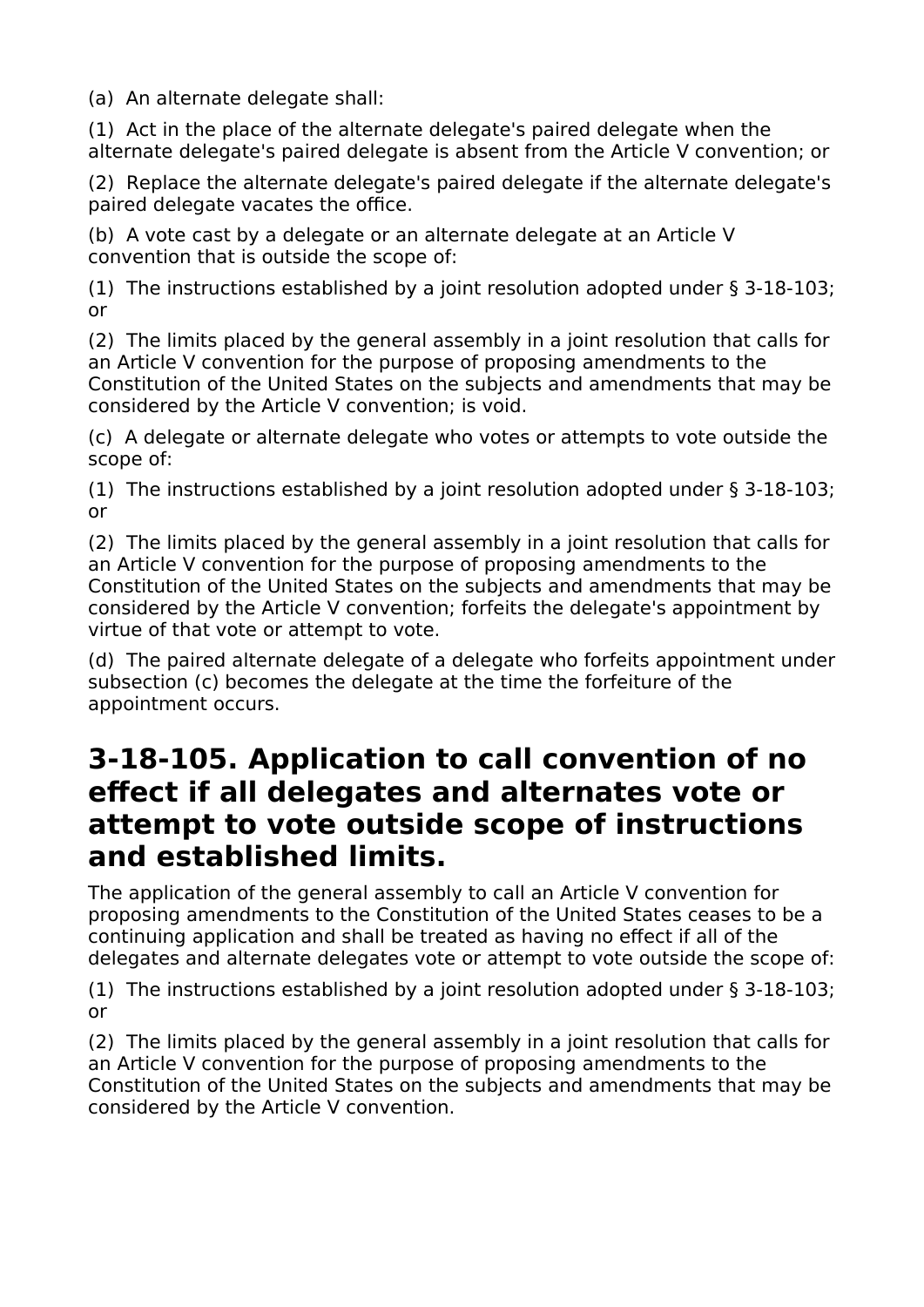#### **3-18-106. Offense of delegate or alternate knowingly or intentionally voting or attempting to vote outside of scope of instructions or established limits -- Class E felony.**

(a) It is an offense for a delegate or alternate delegate to knowingly or intentionally vote or attempt to vote outside the scope of:

(1) The instructions established by a joint resolution adopted under § 3-18-103; or

(2) The limits placed by the general assembly in a joint resolution that calls for an Article V convention for the purpose of proposing amendments to the Constitution of the United States on the subjects and amendments that may be considered by the Article V convention.

(b) A violation of subsection (a) is a Class E felony.

#### **3-18-107. Qualifications for appointment as delegate or alternate delegate.**

(a) An individual must satisfy the following requirements to be appointed as a delegate or as an alternate delegate to an Article V convention:

(1) The individual shall be a resident of Tennessee for at least one (1) full year immediately prior to the appointment;

(2) The individual shall be a registered voter in Tennessee;

(3) The individual shall be at least eighteen (18) years of age; and

(4) The individual shall not be registered or required to be registered as a lobbyist under chapter 6, part 3 of this title or under § 2 U.S.C. 1603, or rules or regulations adopted under such laws.

(b) An individual may not be appointed as a delegate or as an alternate delegate if the individual holds a federal elected or appointed office. The general assembly shall appoint delegates and alternate delegates so that, as near as practicable, the three grand divisions of the state are equally represented.

#### **3-18-108. Number of delegates to be appointed -- Special session to be called if general assembly not in session.**

(a) Whenever an Article V convention is called, the general assembly shall appoint:

(1) The number of delegates allocated to represent Tennessee; and

(2) An equal number of alternate delegates, under rules adopted jointly by the house of representatives and the senate.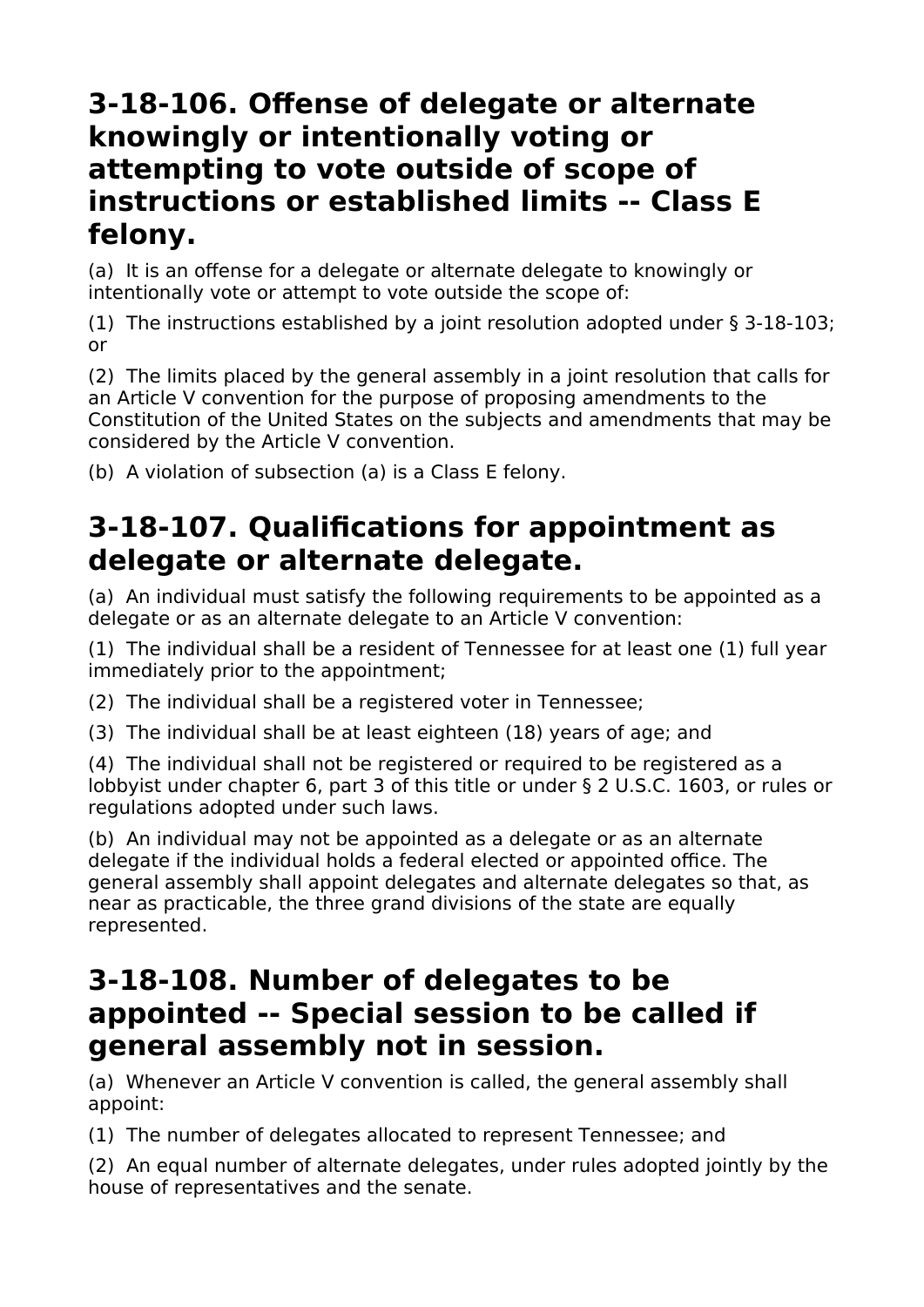(b) If the general assembly is not in session during the time during which delegates to an Article V convention must be appointed, the governor shall call the general assembly into special session under Article III, § 9 of the Constitution of Tennessee for the purpose of appointing delegates and alternate delegates.

#### **3-18-109. Required votes for election of delegates or alternate delegates -- Recall and replacement of delegates -- Joint resolution required.**

(a) To be elected a delegate or an alternate delegate, an individual shall receive, in each house of the general assembly, a two-thirds (2/3) vote of all the members to which such house is entitled under the Constitution of Tennessee.

(b) At the time of election, each alternate delegate shall be paired with a delegate as provided in a joint resolution adopted by the general assembly.

(c) The general assembly may recall any delegate or alternate delegate and replace that delegate or alternate delegate with an individual appointed under this section at any time.

(d) The general assembly shall appoint or recall delegates or alternate delegates by joint resolution.

#### **3-18-110. Delegate or alternate delegate not lucrative office -- Payment for expenses and mileage.**

(a) A delegate or an alternate delegate shall not receive compensation, but shall be eligible for reimbursement for expenses and mileage in accordance with the regulations promulgated by the commissioner of finance and administration and approved by the attorney general and reporter.

(b) For purposes of Article II, § 26 of the Constitution of Tennessee, the position of delegate or alternate delegate is not a lucrative office.

(c) All funds necessary to pay expenses under subsection (a) shall be paid from appropriations to the general assembly.

## **3-18-111. Oath.**

(a) Each delegate and alternate delegate shall, after appointment and before the delegate or alternate delegate may exercise any function as delegate or alternate delegate, execute an oath in writing that the delegate or alternate delegate will:

(1) Support the Constitution of the United States and the Constitution of Tennessee;

(2) Faithfully abide by and execute any instructions to delegates and alternate